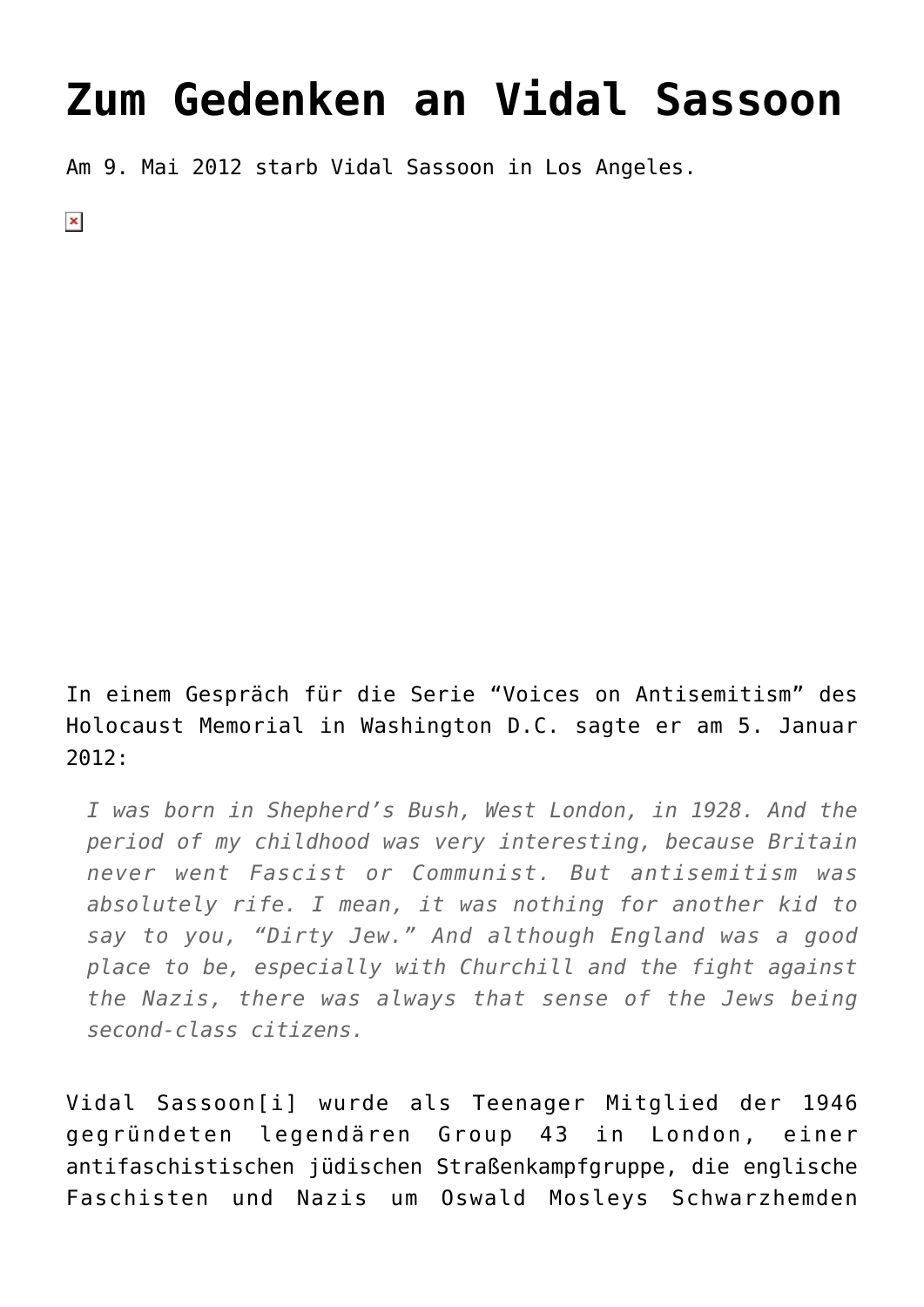## bekämpfte.[\[ii\]](#page--1-0)



[1948 kämpfte Sassoon als Soldat](http://israelvets.com/pictorialhist_acquiring_arms.html) des Palmach im israelischen Unabhängigkeitskrieg im Negev



, in den 1960er Jahre avancierte er zu einem der weltberühmtesten Frisöre – unter anderem wegen des (geometrischen) Kurzhaarschnitts bei Frauen –,



und 1982 gründete er an der Hebräischen Universität Jerusalem, in der Hauptstadt Israels, das bis heute berühmteste und beste Forschungszentrum zu Antisemitismus, das [legendäre](http://sicsa.huji.ac.il/)